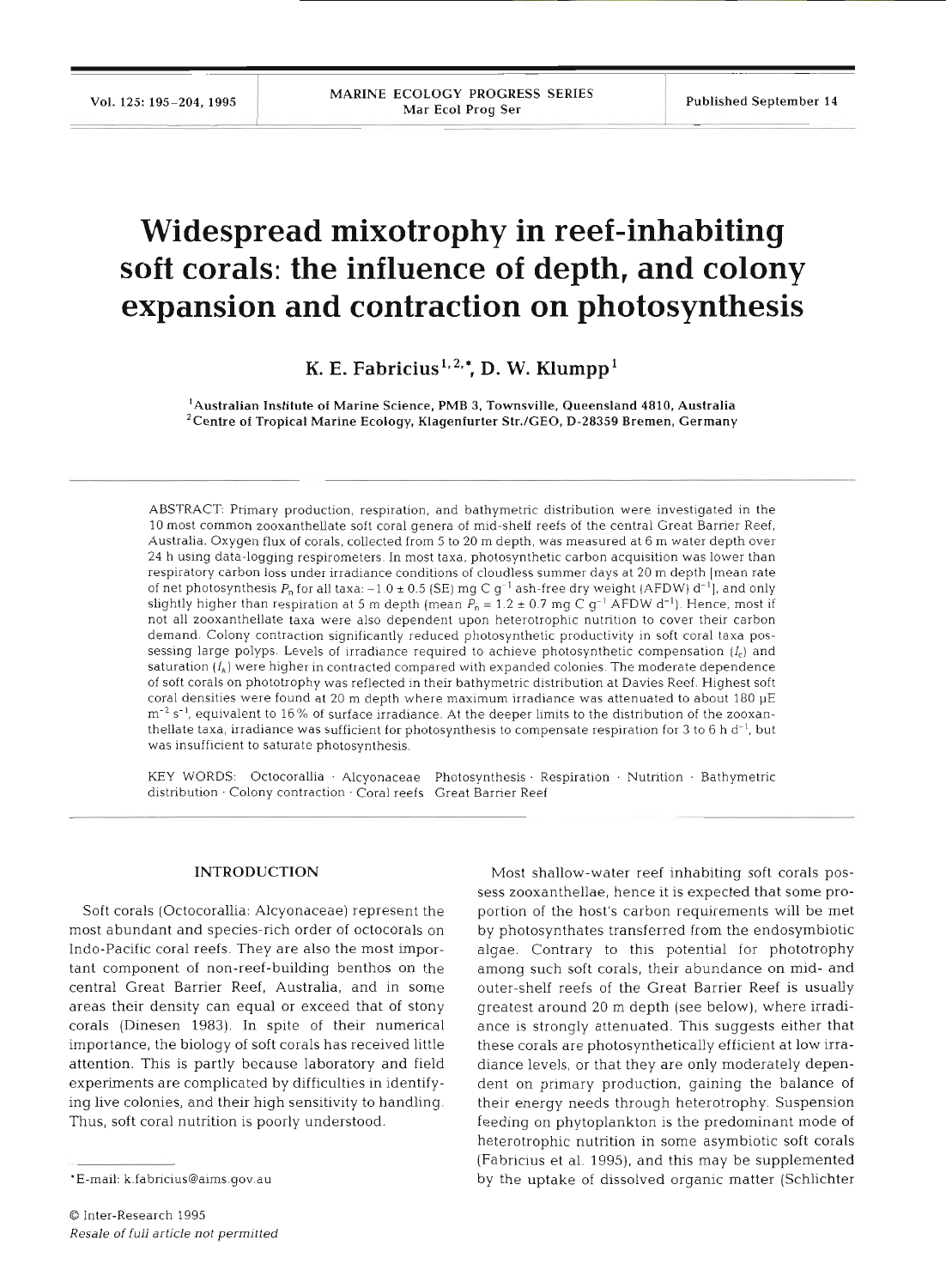1982). Octocorals are equipped with simple nematocysts (Mariscal & Bigger 1977), which may be either ineffective or incapable of paralyzing zooplankton. And indeed, the predatory abilities of soft corals are poor compared with hard corals (Farrant et al. 1987, Sorokin 1991, Fabricius et al. in press).

Early in the study it was evident that coenenchyme (body) and polyp expansion and contraction had a major influence on photosynthetic productivity. Thus, the state of contraction/expansion of specimens was monitored during each metabolic measurement. In the field, octocorals are commonly found contracted during the day, for yet unknown reasons. Some suggested functions of contraction in anthozoans are nutrient and energy conservation (e.g. by reduction of nutrient loss through the epidermis), and predator avoidance (Sebens & DeRiemer 1977, Shick et al. 1979). However, there are several ways in which contraction could reduce the gain of energy by soft corals, and thus counteract any benefits of energy conservation. Phototrophy may decrease during contraction, since the greatest proportion of zooxanthellae are located within the polyps (some are also embedded into the upper tissue layers of the coenenchyme), and these may be shaded when polyps retract. Moreover, contracted polyps are unlikely to capture food particles, and their ability to absorb dissolved organic matter may be reduced as a result of lowered surface area and decreased water turbulence around the colony.

The main goal of this study was to assess the contribution of phototrophy to the carbon requirements of the most common soft coral taxa traction on this process was also examined. For this purpose, the relationships between irradiance inhabiting the upper 20 m on the central Great Barrier Reef. The effect of depth and degree of colony conand oxygen flux rates of 10 zooxanthellate soft coral taxa collected from 5, 10 and 20 m depth were measured using in **situ** respirometry at a depth of 6 m on the reef. These measurements and data on the variation in irradiance with depth were used to model gross and net photosynthetic productivity in shallow waters (5 m) and at the depth of greatest soft coral abundance (20 m). The natural depth range of the same taxa was assessed at Davies Reef, and their lower depth limits and phototrophic characteristics compared.

#### METHODS

Study specimens and **field** sites. The taxa investigated represent the most abundant soft coral genera in mid- and outer-shelf reefs of the central Great Barrier Reef (Fabricius in press), and included all common morphological polyp types and colony growth forms (Table 1). We determined the photosynthetic and respiratory rates of 10 zooxanthellate genera, and the respiratory rates of 2 azooxanthellate genera. Samples of Xenia, Sinularia, Sarcophyton and Lobophytum contained several species, but the other genera investigated were monospecific. Either one specimen in a group of daughter colonies, or a small sample from each of the investigated colonies was collected for taxonomic identification. These samples are held at the Northern Territory Museum, Darwin, N.T., Australia.

Respirometric measurements. Respirometric measurements were carried out in situ at a depth of 6 m on mid-shelf reefs (mostly Davies Reef, and a few reefs close by) of the central Great Barrier Reef (Lat. 18-19" S) during August and December 1991, November 1992 and March 1993. Coral colonies were collected from 5, 10 and 20 m depth at least 6 h prior to the start of the measurements. Colonies were detached with their substratum, freed of epibionts, thoroughly cleaned with a nylon brush, and mounted on a short PVC pipe stand. At no time were the samples exposed to air. Only colonies which appeared to have fully recovered from handling were used in the respirometry incubations.

Table 1. Characteristics of investigated soft coral taxa: presence of zooxanthellae, colony growth form, estimated polyp diameter in expanded state, and polyp contractibility into the coenenchyme

| Taxon                                        | Presence<br>of zoox. | Colony<br>growth form | Polyp dia-<br>meter (mm) | Contractile<br>polyps |
|----------------------------------------------|----------------------|-----------------------|--------------------------|-----------------------|
| <b>Family Xeniidae</b>                       |                      |                       |                          |                       |
| Efflatounaria sp.                            | $+$                  | Lobate                | $4 - 8$                  | $^{+}$                |
| Xenia spp.                                   | $\ddot{}$            | Capitate              | $4 - 10^{a}$             |                       |
| <b>Family Nephtheidae</b>                    |                      |                       |                          |                       |
| Dendronephthya 2 spp.                        |                      | Arborescent           | 3                        |                       |
| Scleronephthva sp.                           |                      | Arborescent           | $3 - 4$                  |                       |
| Nephthea sp.                                 | $^{+}$               | Arborescent           | $2 - 3$                  |                       |
| Paralemnalia digitiformis                    | $^{+}$               | Digitate              | 2                        | $^{+}$                |
| Paralemnalia clavata                         | $^{+}$               | Digitate              | $2 - 3$                  | $^{+}$                |
| Capnella lacertiliensis                      | $\ddot{}$            | Lobate                | $1 - 2$                  |                       |
| Family Alcyoniidae                           |                      |                       |                          |                       |
| Sarcophyton spp.                             | $+$                  | Mushroom shaped       | $4 - 8$ <sup>d</sup>     | $\ddot{}$             |
| Sinularia 7 spp.                             | $^{+}$               | Encrusting with lobes | $3 - 6$                  | $^{+}$                |
| Lobophytum spp.                              | $^{+}$               | Encrusting with lobes | $4 - 8$ <sup>d</sup>     | $\ddot{}$             |
| Family Asterospiculariidae                   |                      |                       |                          |                       |
| Asterospicularia sp.                         | $^{+}$               | Lobate                | $3 - 4$                  | $\ddot{}$             |
| Family Briareidae                            |                      |                       |                          |                       |
| Briareum stechei                             | $\ddot{}$            | Thin-encrusting       | $4 - 5^{\circ}$          |                       |
| <sup>d</sup> Polyps with long flexible stems |                      |                       |                          |                       |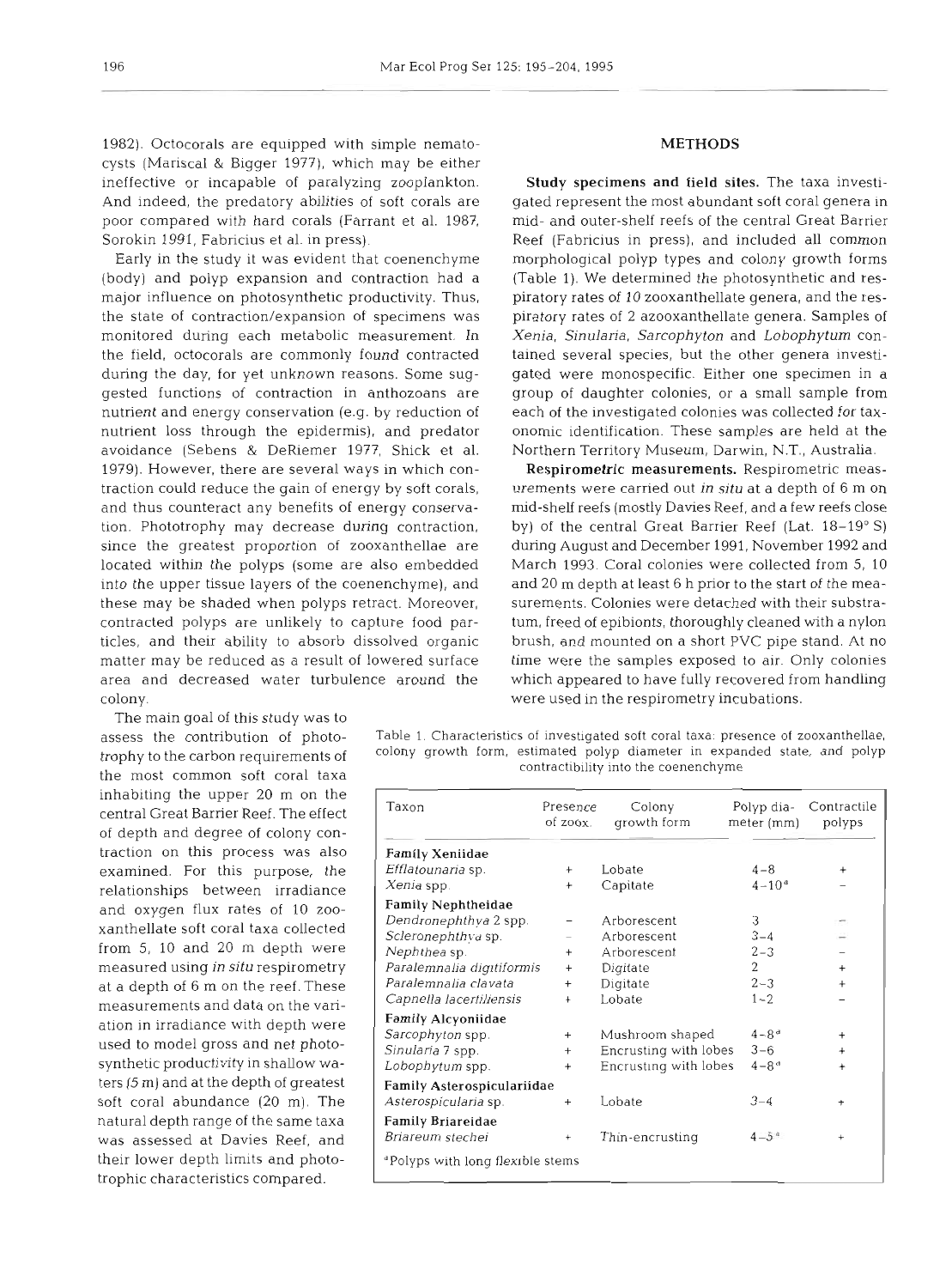Two data-logging underwater respirometers, each with 4 replicate perspex chambers, were used to record simultaneous variations in chamber oxygen concentration, irradiance and temperature over 24 h (for technical details see Klumpp et al. 1987). The volume of chambers (2.4 1) was 50 to 120 times the volume of the soft coral specimens. During incubation, the water in the chambers was continuously stirred by propellers. Changes in oxygen concentrations in the chambers were recorded at 1 min intervals for 15 min, followed by an automatic and complete 1 min flushing of the chamber water, prior to the commencement of the next 15 min series of readings. Oxygen levels deviated less than 20 % from that of the ambient sea water. Pilot studies had shown that respiration rates were stable during such 15 min incubations, whereas rates started to fluctuate considerably after 1.5 to 2 h.

The degree of expansion or contraction of each coral was recorded visually at 3 h intervals during the day, and once or twice at night for every respirometry run. After 24 h, the respirometers and specimens were retrieved. The volume of contracted colonies was measured by displacement and used to estimate the volume of water in the respirometer chamber. The colonies in a well contracted state were stored frozen until their dry weight (dried to constant weight at 58°C) and ash-free dry weight (AFDW, ashed for 4 h at 200°C and then 460°C for another 4 h) were determined. Very little water was retained in the gastrovascular spaces of these wellcontracted colonies to bias the weight measurements.

Bathymetric distribution. The bathymetric distribution of the soft coral taxa used in respirometry was studied at Davies Reef. Belt transects (63 transects of  $25 \times 0.5$  m) were surveyed along the windward and leeward slopes of this lagoonal reef. Transects were run perpendicular to the slope at 5 m depth intervals from 5 m depth downward to the bottom (deepest transects: 30 m on the windward side, 25 m on the leeward side and 20 m on the northern and southern flank). The mean diameters of all encountered soft corals were recorded along the transects. *Asterospicularia* sp. was not encountered on Davies Reef, therefore no data on the bathymetric distribution of this taxon are available. The transmission of photosynthetically active radiation (PAR) was measured (Lambda Li-Cor  $2\pi$  underwater quantum sensor) at intervals between 5 and 30 m depth on Davies Reef, during midday on 3 consecutive cloudless days (November 1992) after a period of calm conditions (waves  $< 0.3$  m).

**Data analysis.** Data on metabolic rates of colonies in contracted (CO) and expanded (EX) states were analyzed separately. An intermediate category (IN) was applied to samples in which the state of the specimens changed more than twice within 24 h, or which were neither fully expanded nor contracted for considerable

periods of time. Exponential and hyperbolic functions were fitted to the photosynthesis-irradiance (P-I) data (Chalker et al. 1983, Nelson & Siegrist 1987). The exponential function,  $P_{\rm q} = P_{\rm m} (1 - e^{-t/I_k})$ , where  $P_{\rm m}$  is the maximum net oxygen production rate, I is irradiance, and  $I_k$  is the 50% saturation irradiance  $(I_{sat})$ , is presented here as it gave the best fit to our data  $(r^2 = 0.975$ to 0.999). Oxygen flux rates were converted to carbon equivalents assuming  $PQ$  (production quotient) = 1.1  $O_2/CO_2$  and RQ (respiratory quotient) = 0.8  $CO_2/O_2$ (Muscatine et al. 1981, Hatcher 1989), and 1 mg  $O_2$  = 0.375 mg C. The average oxygen consumption at night (dark respiration,  $R$ ) was used as the overall respiration rate. Gross production  $(P_q)$  and net production  $(P_n =$  $P_q - R$ ) at 5 and 20 m depth in summer were calculated by solving for P in the relevant P-I function over the 24 h PAR cycles. These PAR cycles were measured at 5 m depth on cloudless days in November at Davies Reef, and extrapolated to 20 m depth using the measurements of irradiance attenuation with depth (see above). Calculations of photosynthetic saturation periods were based on the approximation that  $I_{\text{sat}}$  is twice  $I_k$ (Chalker et al. 1983).  $P_q/R_{24 h}$  was defined as the ratio of the daily integrated gross oxygen production by the zooxanthellae  $(P_{\alpha})$  to the 24 h dark respiration of both coral and algae  $(R_{24 h})$  according to Muscatine et al. (1981). Work on hard corals has suggested that R during periods of active photosynthesis is higher than R during darkness (Muller-Parker 1984, Edmunds & Davies 1988). In a pilot study we completely shaded 4 *Capnella lacertiliensis* colonies at noon after exposure to high irradiance. In all colonies, the resultant oxygen consumption rates were initially 20 to 30 % higher than the night respiration values, and decreased to night levels after 60 to 90 min. Thus, our estimates of both  $R_{24 h}$ and  $P_{\alpha}$  may be underestimated since they are based on night respiration.  $P_n$  would not be affected by this.

All statistical analyses were done using the SAS package. The Wilcoxon paired-sample test was used to compare metabolic values between contracted and expanded states within individuals. Mann-Whitney nonparametric between-groups comparison was used to test for differences in metabolic parameters between samples from different depths.

#### **RESULTS**

## **Photosynthesis, respiration and the influence of contraction and expansion on primary production**

Rates of dark respiration and maximum photosynthesis, P-I parameters, and photosynthetic efficiency, derived from 201 measurements on 150 colonies, are summarized in Table 2. Dark respiration rates  $(R)$  were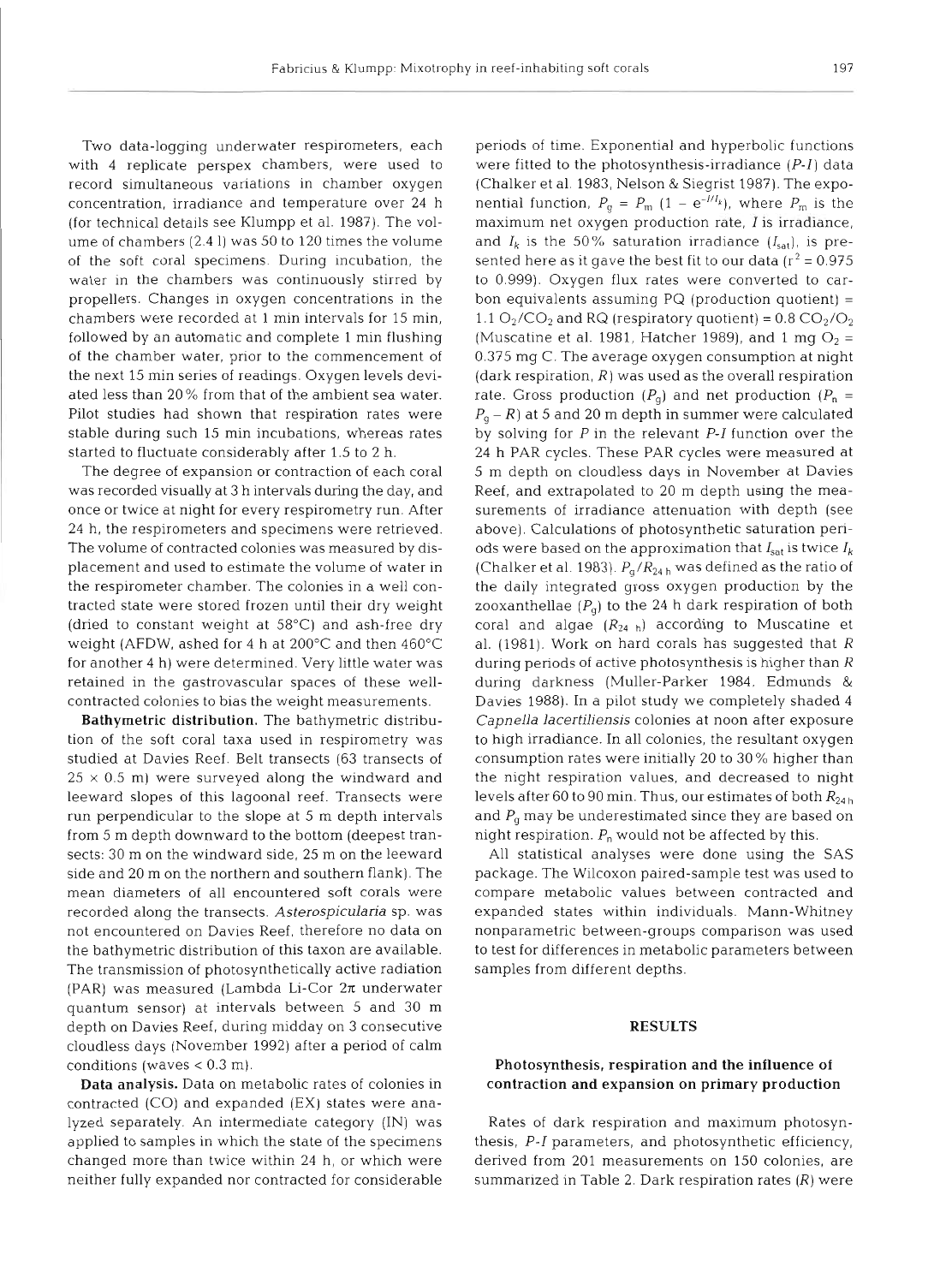Table 2. Rates of photosynthesis and respiration in 13 common soft coral genera from the Great Barrier Reef. Dendronephthya spp. and Scleronephthya sp. are azooxanthellatec taxa, all others contain zooxanthellae. EX: expanded; CO: contracted; IN: intermediate state, or state changed several times during measurements. D: depth of collection, n: number of measurement series, R: dark respiration; P<sub>m</sub>: maximum photosynthetic rate; *l<sub>i</sub>*: photosynthetic compensation irradiance; *l<sub>k</sub>*: 50% saturation lrrahance; *a.* photosynthetic efficiency; AFDW: ash-free dry weight; SE, standard error

| Taxon                                        | State                            | D<br>(m)             | n                                                       | R(SE)                               | $P_m$ (SE)<br>(µmol $O_2$ $g^{-1}$ AFDW min <sup>-1</sup> ) | $I_c$ (SE)<br>$I_k$ SE<br>$(\mu E \text{ m}^{-2} \text{ s}^{-1})$ |                                     |
|----------------------------------------------|----------------------------------|----------------------|---------------------------------------------------------|-------------------------------------|-------------------------------------------------------------|-------------------------------------------------------------------|-------------------------------------|
| <b>Family Xeniidae</b>                       |                                  |                      |                                                         |                                     |                                                             |                                                                   |                                     |
| Efflatounaria sp.                            | EX<br>CO<br>EX                   | 5<br>5<br>20         | $\overline{\mathbf{4}}$<br>3<br>$\overline{\mathbf{4}}$ | 0.63(0.1)<br>0.50(0.0)<br>0.59(0.1) | 2.10(0.3)<br>1.49(0.1)<br>1.82(0.2)                         | 94 (12)<br>38(6)<br>88(5)<br>216 (17)<br>39(4)<br>79 (7)          | 2.83(0.8)<br>0.69(0.0)<br>2.14(0.6) |
|                                              | CO                               | 20                   | 4                                                       | 0.45(0.0)                           | 1.18(0.1)                                                   | 52 (10)<br>115(27)                                                | 1.51(0.8)                           |
| Xenia spp.                                   | $\mathop{\rm EX}\nolimits$<br>CO | 5<br>$\mathsf S$     | 10<br>12                                                | 0.50(0.2)<br>0.44(0.0)              | 1.88(0.7)<br>1.36(0.7)                                      | 165 (19)<br>75 (9)<br>173 (27)<br>109 (17)<br>132(8)<br>37(2)     | 1.33(0.3)<br>1.33(0.4)<br>2.19(0.2) |
|                                              | EX<br>CO<br>IN                   | 10<br>10<br>20       | 3<br>6<br>5                                             | 0.65(0.1)<br>0.59(0.2)<br>0.31(0.1) | 2.86(0.2)<br>1.78(1.1)<br>1.24(0.4)                         | 88 (10)<br>160(5)<br>163 (17)<br>85(5)                            | 0.97(0.3)<br>1.05(0.2)              |
| <b>Family Nephtheidae</b>                    |                                  |                      |                                                         |                                     |                                                             |                                                                   |                                     |
| Nephthea sp.                                 | IN<br>IN                         | 5<br>10              | 6<br>4                                                  | 0.62(0.1)<br>0.58(0.0)              | 1.75(0.3)<br>1.68(0.1)                                      | 104(9)<br>52 (9)<br>119 $(7)$<br>53(3)<br>107(5)<br>62(4)         | 1.64(0.0)<br>1.43(0.1)<br>1.38(0.2) |
| Paralemnalia digitiformis EX                 | $\text{IN}{}$                    | 20<br>5              | 5<br>$\overline{\mathbf{c}}$                            | 0.65(0.0)<br>0.47(0.1)              | 1.46(0.1)<br>1.41(0.1)                                      | 82 (3)<br>59 (12)                                                 | 1.49(0.1)                           |
|                                              | CO<br>EX                         | 5<br>10              | 3<br>3                                                  | 0.63(0.0)<br>0.55(0.0)              | 1.28(0.0)<br>1.82(0.4)                                      | 115(11)<br>52 $(7)$<br>188(7)<br>68 (2)                           | 1.38(0.3)<br>0.98(0.2)              |
|                                              | CO<br>CO                         | 10<br>20             | $\mathbf{1}$<br>$\mathbf{1}$                            | $0.54$ (-)<br>$0.53(-)$             | $1.21(-)$<br>$1.35(-)$                                      | 195 $(-)$<br>66 $(-)$<br>98 $(-)$<br>$49(-)$                      | $0.78$ (-)<br>$1.37(-)$             |
| Paralemnalia clavata                         | $\rm{IN}$<br>CO                  | 5<br>20              | 3<br>3                                                  | 0.60(0.0)<br>0.57(0.1)              | 1.29(0.5)<br>1.46(0.4)                                      | 102(2)<br>38(2)<br>79 (4)<br>40(2)                                | 1.99(0.1)<br>1.81(0.5)              |
| Capnella lacertiliensis                      | EX<br>CO<br>EX                   | 5<br>5<br>20         | $\boldsymbol{2}$<br>$\mathbf{1}$<br>3                   | 0.52(0.1)<br>$0.51(-)$<br>0.43(0.0) | 1.60(0.3)<br>1.45 $(-)$<br>0.78(0.1)                        | 188(0)<br>68 (2)<br>115 $(-)$<br>$91 (-)$<br>150(15)<br>12 (21)   | 0.85(0.0)<br>$1.26(-)$<br>0.51(0.0) |
|                                              | CO                               | 20                   | 3                                                       | 0.24(0.1)                           | 0.78(0.2)                                                   | 189 (27)<br>67 (1)                                                | 0.46(0.2)                           |
| Dendronephthya sp. 1                         | $\text{IN}{}$                    | $6 - 20$             | 7                                                       | 0.25(0.0)                           |                                                             |                                                                   |                                     |
| Dendronephthya sp. 2                         | EX<br>CO                         | $6 - 20$<br>$6 - 20$ | 5<br>5                                                  | 0.81(0.1)<br>1.09(0.2)              |                                                             |                                                                   |                                     |
| Scleronephthya sp.                           | EX<br>CO                         | 12<br>12             | 3<br>6                                                  | 0.36(0.0)<br>0.25(0.0)              |                                                             |                                                                   |                                     |
| Family Alcyoniidae                           |                                  |                      |                                                         |                                     |                                                             |                                                                   |                                     |
| Sarcophyton spp.                             | EX<br>CO                         | 5<br>5               | $\boldsymbol{2}$<br>$\sqrt{2}$                          | 0.28(0.0)<br>0.27(0.0)              | 0.68(0.1)<br>0.56(0.1)                                      | 91(17)<br>58(1)<br>104 (11)<br>118(13)                            | 0.50(0.1)<br>0.73(0.0)              |
|                                              | EX                               | 10                   | 3                                                       | 0.92(0.4)                           | 4.70(1.7)                                                   | 214 (44)<br>44 (8)                                                | 3.00(1.6)                           |
|                                              | CO<br>$\mathop{\rm EX}\nolimits$ | 10<br>20             | 3<br>$\mathbf{1}$                                       | 0.86(0.3)<br>$0.27(-)$              | 1.58(0.9)<br>$1.08(-)$                                      | 49 (3)<br>36(1)<br>$54 (-)$<br>42 $(-)$                           | 1.55(0.7)<br>$1.10(-)$              |
|                                              | CO                               | 20                   | 6                                                       | 0.36(0.0)                           | 0.78(0.1)                                                   | 38(7)<br>52(6)                                                    | 1.67(0.3)                           |
| Sinularia spp.                               | IN<br>CO                         | 5                    | 12                                                      | 0.57(0.2)<br>0.50(0.2)              | 1.26(0.3)<br>1.09(0.1)                                      | 118(3)<br>64(4)<br>90(4)<br>53 (6)                                | 1.53(0.3)<br>1.42(0.2)              |
|                                              | CO                               | 5<br>10              | 9<br>4                                                  | 0.41(0.1)                           | 1.18(0.5)                                                   | 62(7)<br>36(2)                                                    | 2.37(1.2)                           |
|                                              | IN                               | 20                   | 12                                                      | 0.28(0.1)                           | 0.81(0.2)                                                   | 47 (2)<br>101(5)                                                  | 0.93(0.2)                           |
|                                              | ЕX<br>CO                         | 20<br>20             | $\mathbf{1}$<br>4                                       | $0.45$ (-)<br>0.33(0.1)             | $1.38(-)$<br>0.62(0.1)                                      | 43 $(-)$<br>$87 (-)$<br>52 (8)<br>73(2)                           | $1.32(-)$<br>$0.88$ (0.2)           |
| Lobophytum spp.                              | CO<br>CO                         | $\mathsf S$<br>20    | 3<br>4                                                  | 0.20(0.0)<br>0.25(0.0)              | 0.56(0.1)<br>0.64(0.1)                                      | 51(5)<br>113(11)<br>57 (19)<br>112 (32)                           | 0.53(0.1)<br>0.70(0.3)              |
| Family Asterospicularia                      |                                  |                      |                                                         |                                     | 0.81(0.0)                                                   | 151(60)<br>74 (20)                                                | 0.89(0.1)                           |
| Asterospicularia sp.                         | IN                               | 20                   | $\boldsymbol{2}$                                        | 0.36(0.1)                           |                                                             |                                                                   |                                     |
| <b>Family Briareidae</b><br>Briareum stechei | IN                               | 5                    | 6                                                       | 0.28(0.1)                           | 0.69(0.1)                                                   | 105(25)<br>56 (9)                                                 | 0.80(0.2)                           |
|                                              | CO                               | 5                    | 3                                                       | 0.22(0.1)                           | 0.64(0.2)                                                   | 124 (42)<br>58 (17)                                               | 2.10(0.5)                           |
|                                              | IN<br>CO                         | 20<br>20             | 5<br>2                                                  | 0.45(0.2)<br>0.65(0.4)              | 1.08(0.3)<br>1.28(0.8)                                      | 27(4)<br>48(3)<br>29(3)<br>54 (6)                                 | 0.67(0.3)<br>2.10(0.3)              |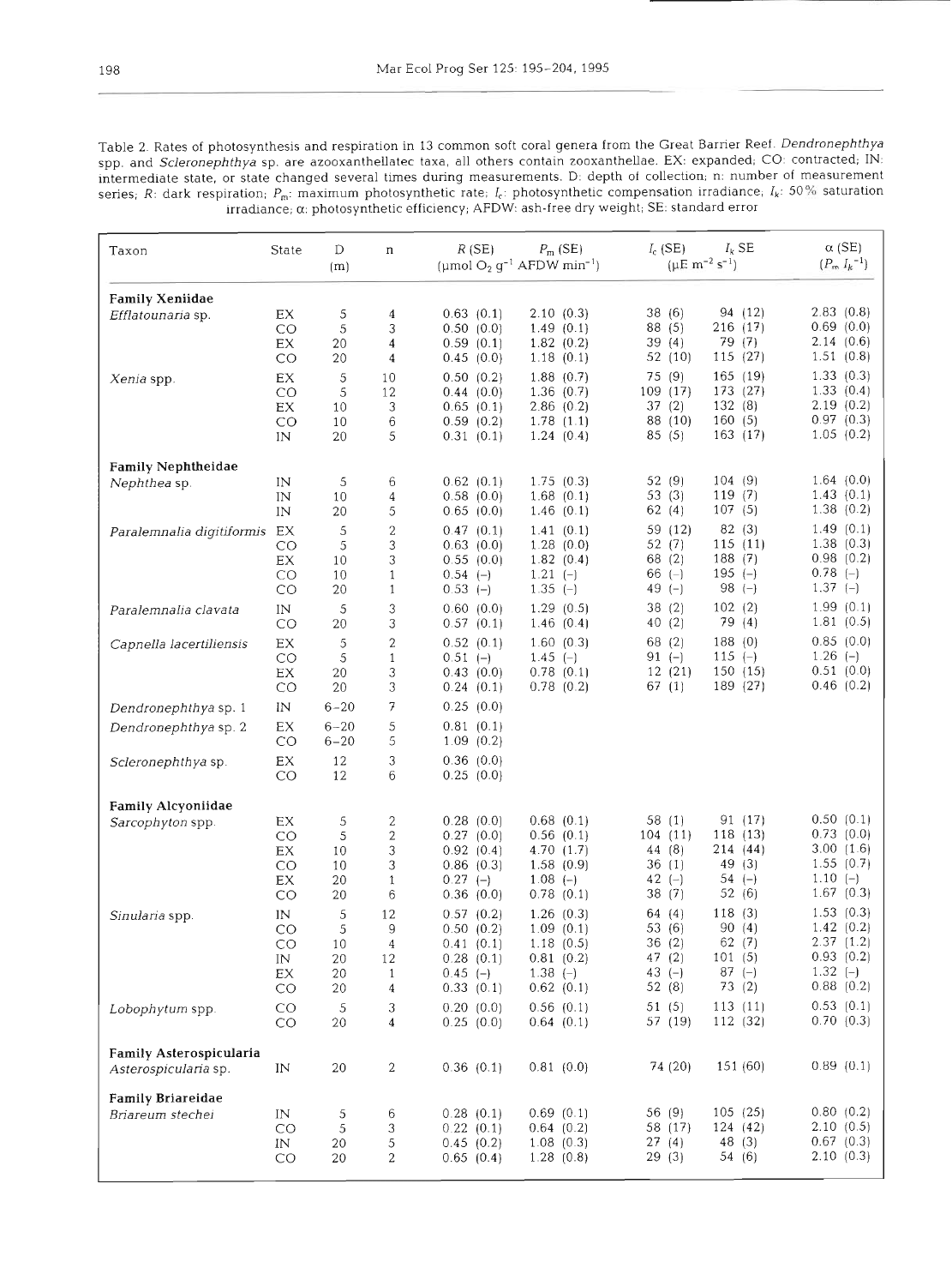

Fig. 1. Dark-respiration rate as a function of colony biomass (AFDW) in during the night. 4 soft coral taxa

0.2 to 1.1 µmol  $O_2$   $g^{-1}$  AFDW min<sup>-1</sup>, equivalent to 4.1 to 15.1 mg C  $g^{-1}$  AFDW  $d^{-1}$ , and were directly proportional to the colonies' AFDW in the range of colony sizes investigated. Fig. 1 displays this relationship for 4 representative taxa, and the correlations were equally linear in the other taxa. There were no obvious effects of depth on rates of respiration. Mean maximum photosynthetic rates were mostly between 0.6 and 2 µmol  $O<sub>2</sub>$ g-' AFDW min-'. Some *Sarcophyton* spp. were an exception in having relatively high mean maximum photosynthetic rates of 4.7 µmol  $O_2$   $g^{-1}$  AFDW min<sup>-1</sup>. Photosynthetic compensation irradiance  $(I_c)$  ranged between 30 and 120  $\mu$ E m<sup>-2</sup> s<sup>-1</sup>, and the 50% saturation irradiance  $(I_k)$  was 80 to 180  $\mu$ E m<sup>-2</sup> s<sup>-1</sup>. The photosynthetic efficiency  $(\alpha = P_m/I_k)$  showed considerable variation between taxa and depth, and between states of expansion of a colony. Photoinhibition was not evident during these measurements.

In most taxa, colony and polyp expansion and contraction was the main source of the variability in oxygen flux rates (Table **2).** For example, Fig. 2 shows the typical effect of contraction and expansion on the *P-I* response curves of a *Xenia* sp. colony. In colonies with expanded polyps and coenenchyme,  $P_m$  and  $P_q/R_{24 h}$  were up to 60% higher than those in a contracted state. In expanded colonies,  $P_q/R_{24 h}$  was above unity, and averaged 1.30  $\pm$ 0.02 (SE) over all taxa, whereas *O2* production of contracted colonies was often lower than  $O_2$  consumption. Mean  $P_q/R_{24 h}$  of contracted colonies was  $1.14 \pm 0.02$  (SE).

 $z$ coral metabolism (Table 3).  $P_q/R_{24 h}$ ,  $I_c$ ,  $I_k$  and 2 *a* differed significantly with state of contrac-Efflatournaria, 5+20 m Dendronephthya, 6 m spp., *Efflatounaria* sp, and *Sarcophyton*  spp.), but were not significantly affected in *Capnella lacertiliensis* and *Paralemnalia digitiformls,* both of which are characterized  $\sim$  by very small polyps. The respiratory rates of contracted and expanded specimens of the azooxanthellate taxa *Dendronephthya* spp. and *Scleronephthya* sp. did not differ sigzooxanthellate corals were rarely obtained,

## Depth distribution, and depth-dependent primary productivity in soft corals

The transect analyses revealed a maximum in pooled soft coral abundance at 20 m depth both on the windward and leeward sides of Davies Reef (mean



Fig. 2. *Xenja* sp. Net oxygen flux in a colony in contracted **(0)**  and expanded (•) states. In this example, the 24 h measurements started at 9.30 h at an irradiance level of 480 pE **m-2** s-' The coral remained contracted until the evening, expanded at 20.00 h and stayed expanded until the measurements were concluded the following morning. In expanded state,  $P_m = 2.1$ and  $R = -0.4$  µmol  $O_2$  min<sup>-1</sup>;  $I_k = 85$  µE m<sup>-2</sup> s<sup>-1</sup>. In contracted state,  $P_m = 0.9$  and  $R = -0.5$  µmol  $O_2$  min<sup>-1</sup>;  $I_k = 115$  µE m<sup>-2</sup> s<sup>-1</sup> Exponential functions were fitted to the curves (solid lines)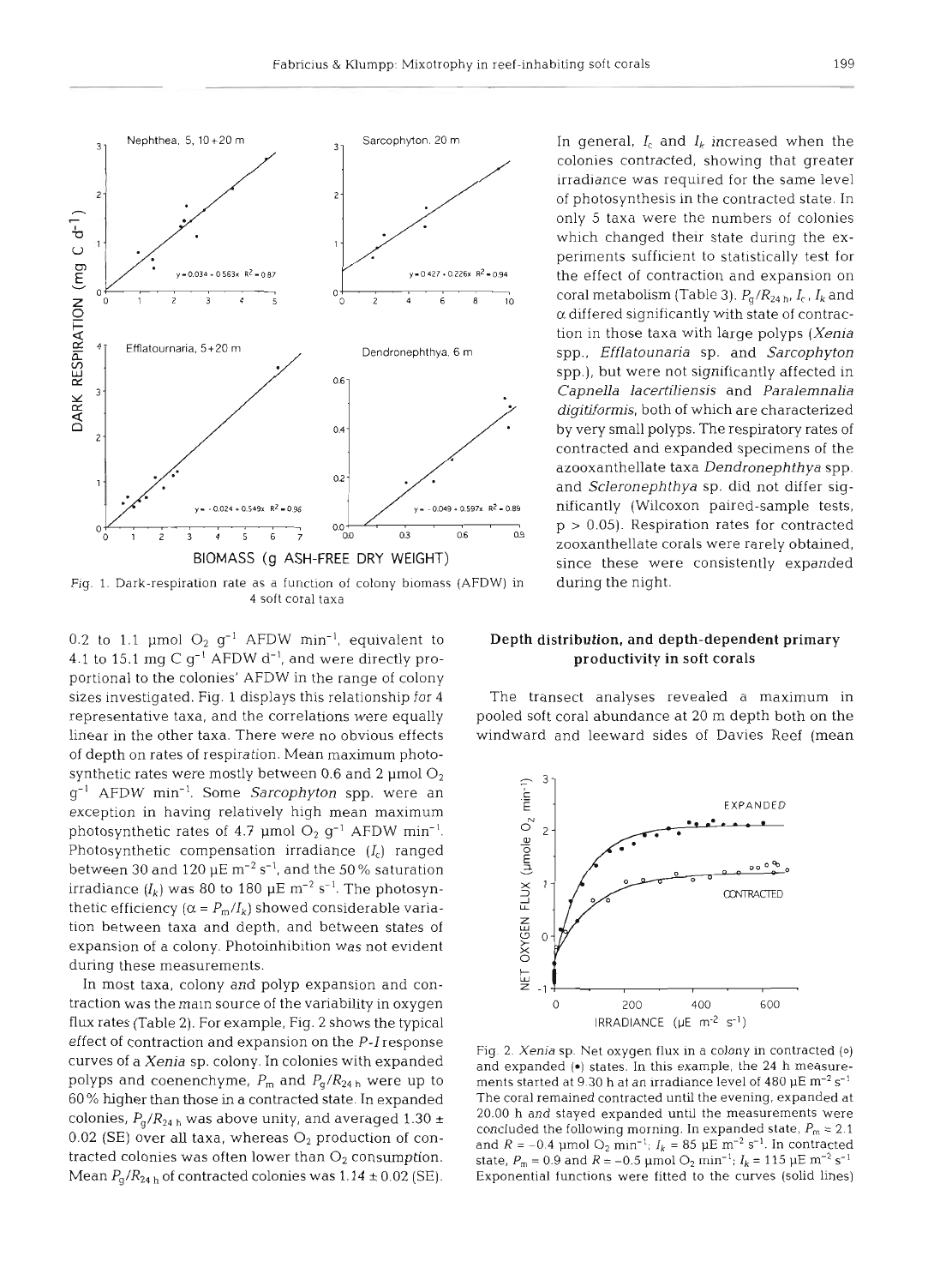| Taxon                     | n | $P_{\rm d}/R_{24 h}$ | D      |      |        | $I_k$ |        | α    | D    |
|---------------------------|---|----------------------|--------|------|--------|-------|--------|------|------|
| <i>Efflatounaria</i> sp.  |   | 1.19                 | 0.05   | 0.42 | < 0.02 | 0.45  | < 0.05 | 2.79 | 0.02 |
| Xenia spp.                |   | 1.22                 | 0.05   | 0.49 | < 0.02 | 0.40  | 0.05   | 1.90 | 0.05 |
| Sarcophyton spp.          |   | 1.61                 | < 0.05 | 0.72 | 0.05   | 4.37  | 0.02   | 0.52 | ns   |
| Paralemnalia digitiformis | 6 | 1.07                 | ns     | 1.13 | ns     | 0.71  | ns     | 1.09 | ns   |
| Capnella lacertiliensis   | ь | 1.17                 | ns     | 0.96 | ns     | 0.99  | ns     | 0.88 | ns   |

Table 3. Influence of colony contraction on the major photokinetic parameters. Ratio of pairs of measurements on colonies which changed between expanded and contracted state during the experiment, and statistical significance of dfferences among pairs. n: number of pairs of measurements. Wilcoxon paired-sample test; ns: p > 0.05



Fig. 3 Depth distnbution and density of 10 common soft coral genera on Davies Reef. Data based on 63 transects from all aspects of the outer reef slope, with varying exposure to currents and wave action. Note the different scales on the y-axes

density over all locations =  $16.2 \pm 2.1$  (SE) colonies m<sup>-2</sup>). Total soft coral abundance decreased steadily above and below this depth, to 12.2  $\pm$  3.7 and 7.5  $\pm$ 3.1 colonies  $m^{-2}$  at 25 and 30 m depth, respectively, and to a minimum of  $5.3 \pm 1.7$  colonies m<sup>-2</sup> at 5 m depth (2.3  $\pm$  0.9 on windward side; 8.2  $\pm$  3.2 on leeward side). Mean percentage cover and the bathymetric distribution limits of the 10 most common soft coral genera on the mid-shelf reefs of the central Great Barrier Reef are presented in Fig. 3. Asterospic*ularia* sp. and *Scleronephthya* spp. are regular components of the soft coral assemblage on many mid- and outer-shelf reefs, but these were rare on Davies Reef, and thus are not included. Massive and encrusting taxa such as *Lobophytum* spp., *Briareum* sp. and *Sinularia* spp. dominated the soft coral communities at 5 m depth, whereas taller and more gelatinous taxa (most xeniids and nephtheids) were rare in shallow waters, in particular on the windward side of the reef. The lower depth limit for zooxanthellate taxa was commonly around 25 m, but *Sarcophyton* spp., *Sinularia* spp. and *Briareum* sp, were frequently encountered below 30 m. Only the abundance of the azooxanthellate *Dendronephthya* spp. increased steadily with depth.

PAR was attenuated to 60% of the surface irradiance at 5 m, 16% at 20 m, and l1 % at 30 m depth (Fig. 4a). Differences in PAR attenuation between windward and leeward sides of the reef were small on the 3 days of measurement. The gross and net photosynthetic productivity at 5 and 20 m, and the period of photosynthetic compensation during a summer's day at the deepest depth of occurrence were calculated for the 10 zooxanthellate soft coral taxa (Table 4). The calculations were based on the 24 h cycle of irradiance at given depths (Fig. 4b), and the measured P-I parameters of each of the taxa (Table 2). In shallow waters  $(5 \text{ m})$  mean  $P_q$  pooled over all taxa was  $8.3 \pm 1.1$  (SE) mg C  $g^{-1}$  AFDW d<sup>-1</sup>, and  $P_n$  was mostly low, but positive  $\frac{1}{2}$  (pooled mean = 2.1  $\pm$  0.7 SE mg C g<sup>-1</sup> AFDW d<sup>-1</sup>). *Efflatounaria* sp. and *Nephthea* sp. had the highest  $P_q$  in shallow waters. At 20 m depth, mean  $P_g$  (5.5  $\pm$  0.6 mg C  $g^{-1}$  AFDW  $d^{-1}$ ) was on average 34% lower than that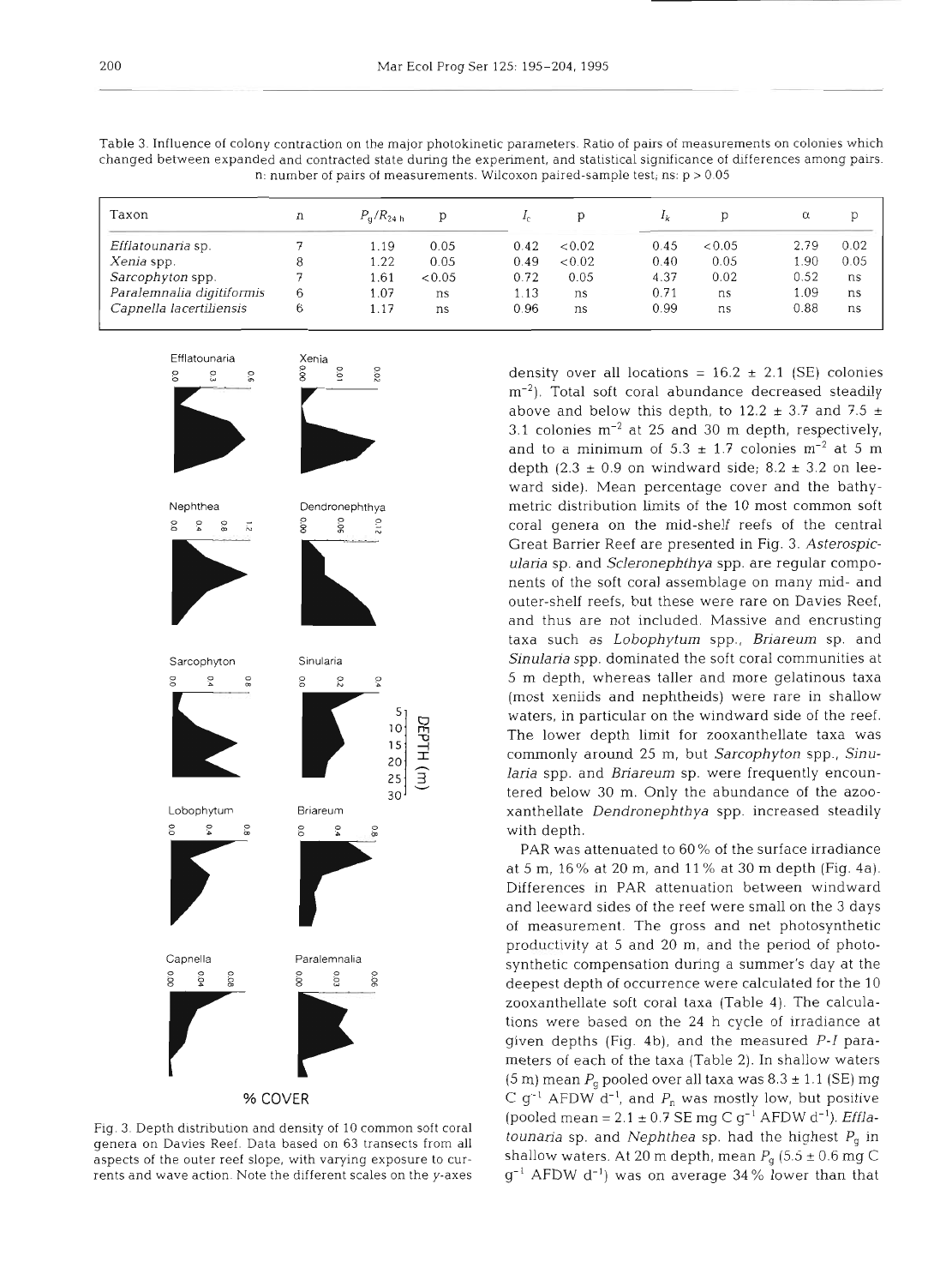

Fig. 4. (a) Variation in PAR transmission with depth at different locations on Davies Reef. Measurements were performed at noon on 3 consecutive cloudless days in early summer. Bars: standard deviations; **(e)** windward side of reef (n = 3); **(0)** leeward side (n = 3). (b) Change in solar irradiance with time and water depth on a cloudless summer day on Davies Reef. Measurements were taken at 5 m and extrapolated to 10 and 20 m using the data of PAR transmission (60% of surface irradiance at 5 m, 36% at 10 m and 16% at 20 m)

in shallow waters. Respiration rates did not change significantly with depth. In all taxa, photosynthetic productivity at 20 m depth was insufficient to balance respiration, with the exception of *Efflatounaria* sp. and expanded forms of *Sarcophyton* spp, and *Sinularia*  spp. Net productivity at 20 m averaged  $-0.8 \pm 0.5$  mg C  $q^{-1}$  AFDW  $d^{-1}$ .

The ability of soft corals to compensate for lower light levels with higher photosynthetic efficiency varied

between taxa. *Capnella lacertiliensis, Nephthea* sp., *Lobophytum* spp. and *Xenia* spp. never reached saturation at 20 m depth, and *Efflatounaria* sp. and *Paralemnalia* spp. were light saturated only briefly in summer at such depths. *Briareum stechei* showed the strongest capacity for photo-adaptation, with significantly reduced  $I_c$  and  $I_k$ , and increased  $\alpha$  values in colonies from 20 m depth compared with those from 5 m depth (2-tailed Mann-Whitney test,  $p \le 0.05$  for each

Table 4. Gross and net photosynthetic productivity for soft corals in expanded (EX) and contracted (CO) state, at 5 and 20 m depth, during cloudless summer days (November) on Davies Reef. Depth distribution at Davies Reef are given for the same taxa. Daily period of photosynthetic compensation, calculated for deepest depth of occurrence (30 m for Sarcophyton spp.. Sinularia spp. and Briareum stechei) at summer irradiance

| Taxon                             | Depth<br>distribution | State     | Period of<br>compensation       | $P_{\rm g}$<br>$(mg C g^{-1} AFDW d^{-1})$ |                 | $P_n$<br>$(mq C q^{-1} AFDW d^{-1})$ |                  |  |
|-----------------------------------|-----------------------|-----------|---------------------------------|--------------------------------------------|-----------------|--------------------------------------|------------------|--|
|                                   | (m)                   |           | (h, min)                        | 5 <sub>m</sub>                             | 20 <sub>m</sub> | 5 m                                  | $20 \text{ m}$   |  |
| Efflatournaria sp.                | $2 - 25$              | EX<br>CO  | 5.30<br>4.50                    | 15.6<br>9.3                                | 9.0<br>6.7      | 6.9<br>2.4                           | 0.9<br>0.4       |  |
| Xenia spp.                        | $5 - 25$              | EX<br>CO  | $\overline{\phantom{a}}$<br>4.0 | 9.2                                        | 6.7             | 3.2                                  | $-2.4$           |  |
| Nephthea sp.                      | $3 - 25$              | EX<br>CO  | 4.40                            | 15.3<br>8.2                                | 7.5             | 4.3<br>$-2.7$                        | $-1.5$           |  |
| Paralemnalia spp.                 | $2 - 20$              | CO        | 5.30                            | 9.3                                        | 8.2             | 1.7                                  | $-0.3$           |  |
| Capnella lacertiliensis           | $2 - 20$              | EX<br>CO  | 6.00<br>4.15                    | 10.7                                       | 3.2<br>2.8      | 4.9                                  | $-0.5$<br>$-2.7$ |  |
| Sarcophyton spp.                  | $0 - > 30$            | EX<br>CO  | 3.25<br>3.20                    | 5.0<br>4.0                                 | 6.8<br>5.0      | 1.2<br>0.2                           | 3.1<br>$-0.1$    |  |
| Sinularia spp.                    | $0 - > 30$            | EX<br>CO  | 3.20<br>3.05                    | 8.1<br>5.1                                 | 7.5<br>3.6      | 1.1<br>0.7                           | 1.2<br>$-1.1$    |  |
| Lobophytum spp.                   | $0 - 25$              | <b>CO</b> | 4.45                            | 4.0                                        | 3.1             | 1.3                                  | $-0.3$           |  |
| Asterospicularia sp.              | Ŝ                     | IN        | Ş                               |                                            | 2.7             |                                      | $-1.5$           |  |
| Briareum stechei                  | $5^a - 30$            | CO        | 3.30                            | 4.5                                        | 3.6             | 1.5                                  | $-0.9$           |  |
| Average                           |                       |           |                                 | 8.3                                        | 5.5             | 2.1                                  | $-0.8$           |  |
| <sup>d</sup> On vertical surfaces |                       |           |                                 |                                            |                 |                                      |                  |  |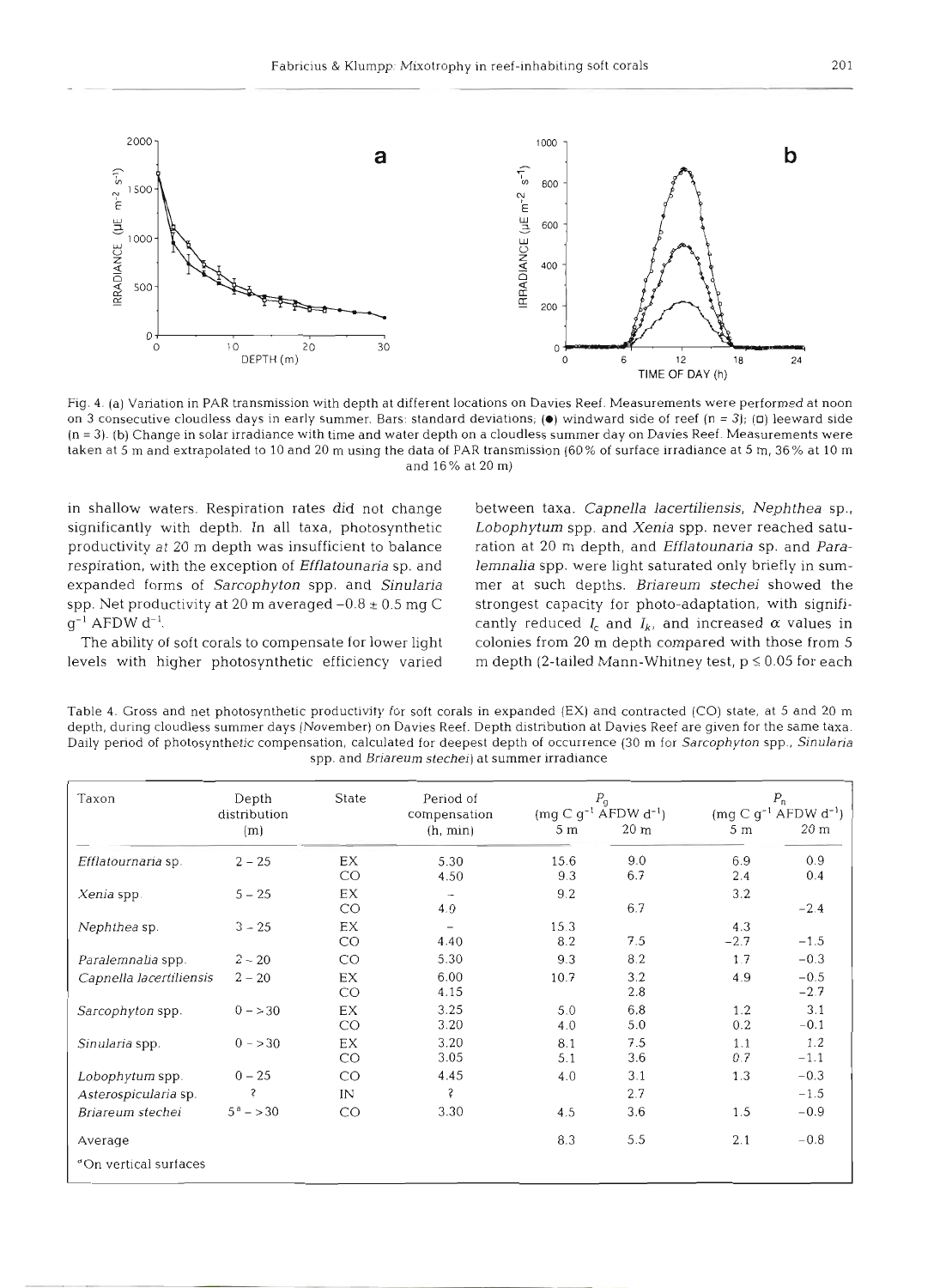factor). Differences in  $P_q/R_{24 h}$  and R between specimens from 5 and 20 m were not significant ( $p > 0.1$ ).

The lower depth distribution limits of the 10 zooxanthellate soft corals at Davies Reef, and the calculated rates of primary productivity appeared to be partly related (Table 4). At their lower depth limits, these taxa experienced 3 to 5.5 h  $d^{-1}$  of photosynthetic compensation, but light was insufficient for photosynthetic saturation. The distribution of Sinularia spp., Sarcophyton spp. and Briareum stechei, unlike the other taxa examined, extended to depths below 30 m at Davies Reef. These taxa were photosynthetically saturated at 20 m for 3.5 to 5 h  $d^{-1}$ , and gross photosynthetic production in Sinularia spp. and Sarcophyton spp. still exceeded respiration when in the expanded state  $(P_n > 0)$ . The same was true for Efflatounaria spp. which had highest cover of all taxa at 20 to 25 m depth, but which did not occur below 25 m. In the remaining genera, which were rarely encountered below 20 or 25 m at Davies Reef, respiration exceeded gross productivity at 20 m depth, i.e.  $P_n < 0$ .

#### **DISCUSSION**

All 10 zooxanthellate soft coral genera of mid-shelf reefs on the Great Barrier Reef have low rates of pnmary productivity, and appear to depend both on phototrophy and heterotrophy to supply their carbon requirements. These soft corals mostly occur in greatest abundance (percent cover and colony numbers) at around 20 m depth, but in all except 2 of the investigated taxa phototrophic carbon uptake was insufficient to cover respiratory carbon demand. Even colonies living in shallow water fixed photosynthetic carbon at a rate barely above the rate of carbon consumption. These estimates of the relative contribution of phototrophy to soft coral nutrition are probably overestimated for the following reasons. Rates of primary production in soft corals were simulated using optimal light conditions (cloudless, calm days), and these are probably lower under natural conditions. Furthermore, this and other studies have assessed the nutritional role of phototrophy in soft corals in relation to respiratory carbon requirements only. Requirements for somatic growth, reproduction and mucus production must also be taken into account for a complete assessment of the roles of phototrophy and heterotrophy in soft corals. Very few data exist which quantify these costs in soft corals, but measurements on hard corals show that they can be significant. For example, the amount of carbon invested into growth is equal to 24-59% of the respiratory demand in the stony coral Porites porites (Edmunds & Davies 1989), and Szmant (1991) found 15 to 45 % of respiratory demand invested

into gonad development in the stony coral Monastrea annularis. Given the presented data on primary production and respiration and the above qualifications, we conclude that these soft corals are probably mixotrophic across their depth range.

There are many contradictions in the various studies on metabolism and nutrition in octocorals. Our results agree closely with those of Mergner & Svoboda (1977) who recorded  $P_q/R_{24 h}$  of 1.0 to 1.2 in 4 soft coral species from the Red Sea (Litophyton, Xenia, and **2**  Heteroxenia species). In the present study,  $P_m/R$  ratios were 2.3 to 5.3. Sorokin (1991) reported  $P_m/R$  ratios of 0.7 to 2.7 for a series of soft corals from the Great Barrier Reef, measured in 'ambient sunlight' over 2 to *3* h incubations. However, in that study, the respirometer containers were not stirred, and no information was given on sampling depth, irradiance levels during the experiments, number of replicate colonies and variability between and among individuals. Xenia and Heteroxenia have been classified as completely autotrophic, and unable to take up particulate food (Gohar 1940, Schlichter et al. 1983), but Lewis (1982) found a number of prey items in the gastrovascular cavities of Xenia. Our data support the view that the Xenia is indeed dependent on both heterotrophy and phototrophy. Lewis (1982) and Sorokin (1991) stated that Sarcophyton was the most efficient predator of all taxa, and seemed able to completely satisfy respiratory losses by heterotrophic feeding. Sarcophyton is one of the highest primary producers in the present study, in particular in deep-water adapted colonies, and may be nutritionally one of the most flexible soft coral genera.

Ratios of primary productivity to respiration in soft corals are lower than those of hard corals and other zooxanthellate reef invertebrates.  $P_q/R_{24 h}$  values in the investigated soft corals averaged  $1.3 \pm 0.02$  (SE) in expanded, and  $1.14 \pm 0.02$  in contracted colonies. Highest  $P_g/R_{24 h}$  values were found in Sarcophyton spp.  $(P_q/R_{24 h} = 1.8)$  and *Paralemnalia* spp. and *Nephthea* sp.  $(P_g/R_{24 h} = 1.7)$  when in the expanded state at 6 m depth. In comparison, obligate phototrophic coral reef sponges have much higher ratios (mean  $P_g/R_{24 h} = 3.6$ ), except for *Strepsichordaia lendenfeldi* ( $P_q/R_{24 h} = 1.2$ ), the only sponge classified as a mixotroph (Cheshire & Wilkinson 1991). Generally,  $P_g/R_{24 h}$  ratios in hard corals range between 2 and 4 (Muscatine et al. 1981, Chalker et al. 1985), despite their relatively high respiration rates. Thus hard corals have much higher photosynthetic rates than soft corals. It is now accepted that most hard corals are able to derive all of their respiratory carbon requirements from their symbiotic algae (e.g. Falkowski et al. 1984, Muscatine et al. 1984). All these listed  $P_{\rm g}/R_{\rm 24 \, h}$  ratios reflect oxygen rather than carbon ratios. Thus in order to accurately quantify the phototrophic contribution to the colonies' energy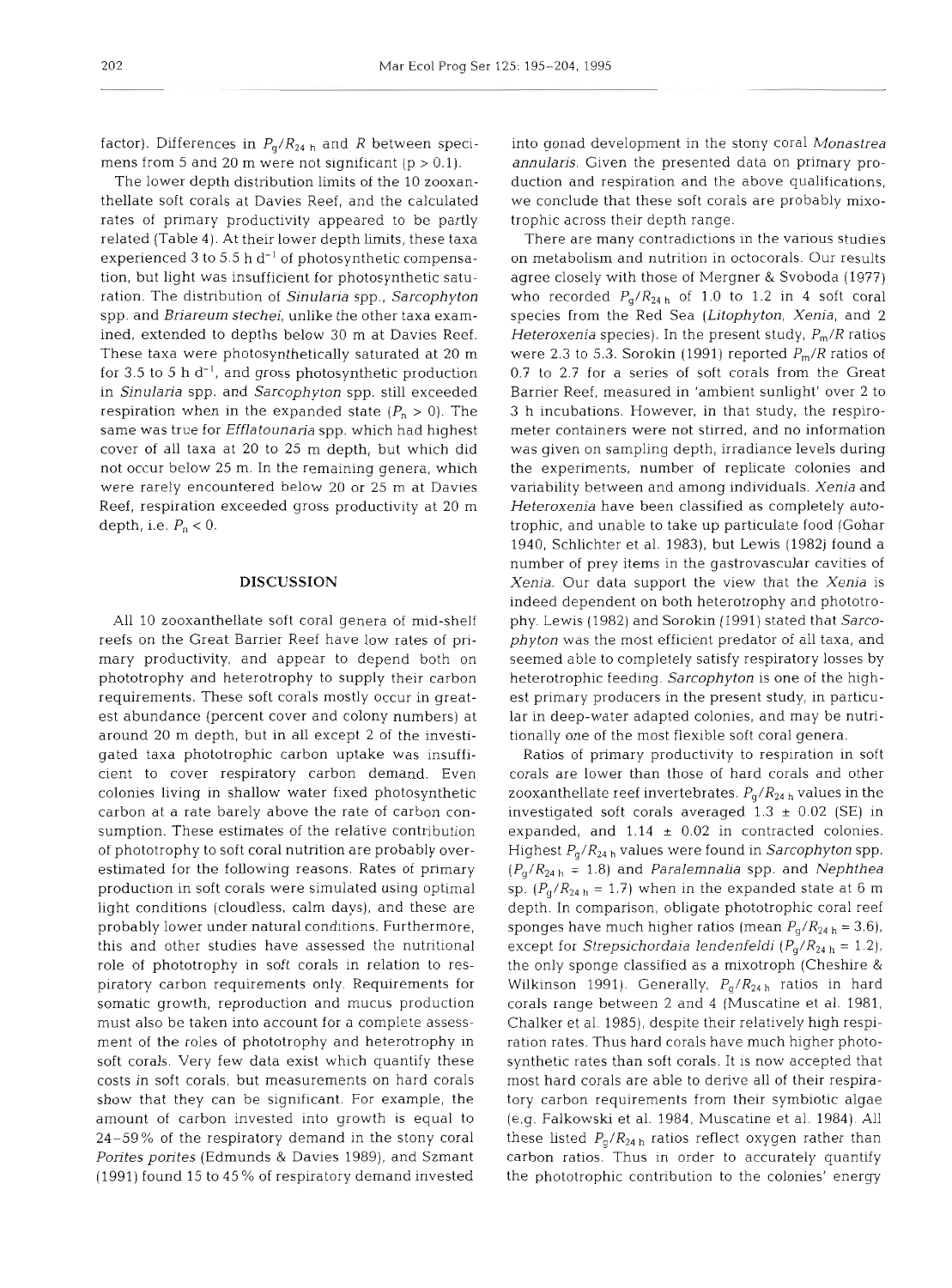supply, these data need to be qualified by PQ, RQ and carbon translocation rates from symbiotic algae to host, and PAR exposure in the natural habitat,

Respiration rates in octocorals are low in comparison to those of stony corals. Our measurements of respiration in soft corals (3 to 13 mg C  $g^{-1}$  AFDW d<sup>-1</sup>) are similar to those found in 5 Caribbean gorgonian species (1.2 to 6.16 mg C  $g^{-1}$  organic matter  $d^{-1}$ ; Lewis & Post 1982). By comparison, respiration rates in hard corals are up to an order of magnitude higher. For example, the respiration rates of 7 shallow-water hard corals from the Caribbean ranged between 40 and 203 mg C  $q^{-1}$  AFDW  $d^{-1}$  (Davies 1980; note that a dry-weight/ AFDW conversion factor of 4 was applied to his data), and between 65 and 134 mg C  $g^{-1}$  AFDW d<sup>-1</sup> in the stony coral Pocillopora damicornis (Jokiel & Morrissey 1986).

The reason for the comparatively low metabolic rates (photosynthesis and respiration) in soft corals is not precisely known. However, the ratio of body surface area to volume, which determines both gas exchange through the epidermal tissue and PAR exposure, is low in soft corals (fleshy and massive colony shapes) compared with hard corals (thin layers of tissue spread over the exoskeleton). The contribution of a low surface area to volume ratio to low photosynthetic activity is indicated by the enhancement in soft coral of primary production during expansion. Expansion of coenenchyme and polyps considerably enlarges the total area of photosynthetically active tissue, and increases the ratio of body surface area to volume. Farrant et al, (1987) found a 300 % increase in surface area of Capnella gaboensis due to coenenchyme expansion, and the increase in surface area due to polyp expansion would presumably add to this. The greatest proportion of zooxanthellae are located in the polyps of many alcyoniid and xeniid taxa (Fabricius unpubl. data), thus contraction or retraction of the polyps removes the zooxanthellae from the surface, with the result that higher irradiance is required to reach the algae. Accordingly, we have shown that  $I_c$  and  $I_k$  are generally higher in contracted than in expanded colonies of soft corals that have large retractable polyps. Colony growth form and polyp size in the soft coral taxa considered here were, however, unrelated to rates of photosynthetic productivity.

Little has been published on soft coral behavioral aspects such as colony and polyp contraction and expansion. In shallow mid-shelf areas of the Great Barrier Reef, the proportion of colonies which are diurnally expanded was found to be highly variable in most taxa, whereas the great majority of taxa were predictably expanded at night. In the Red Sea, the same genera were also commonly found contracted during the night. Environmental factors such as irradi-

ance and water liow seemed to trigger contaction in<br>some but not all that a. For example, the Red Sea species<br>scarce but not all thata. For example, the Red Sea species<br>scarces strates in times of hypi irradiance, but the